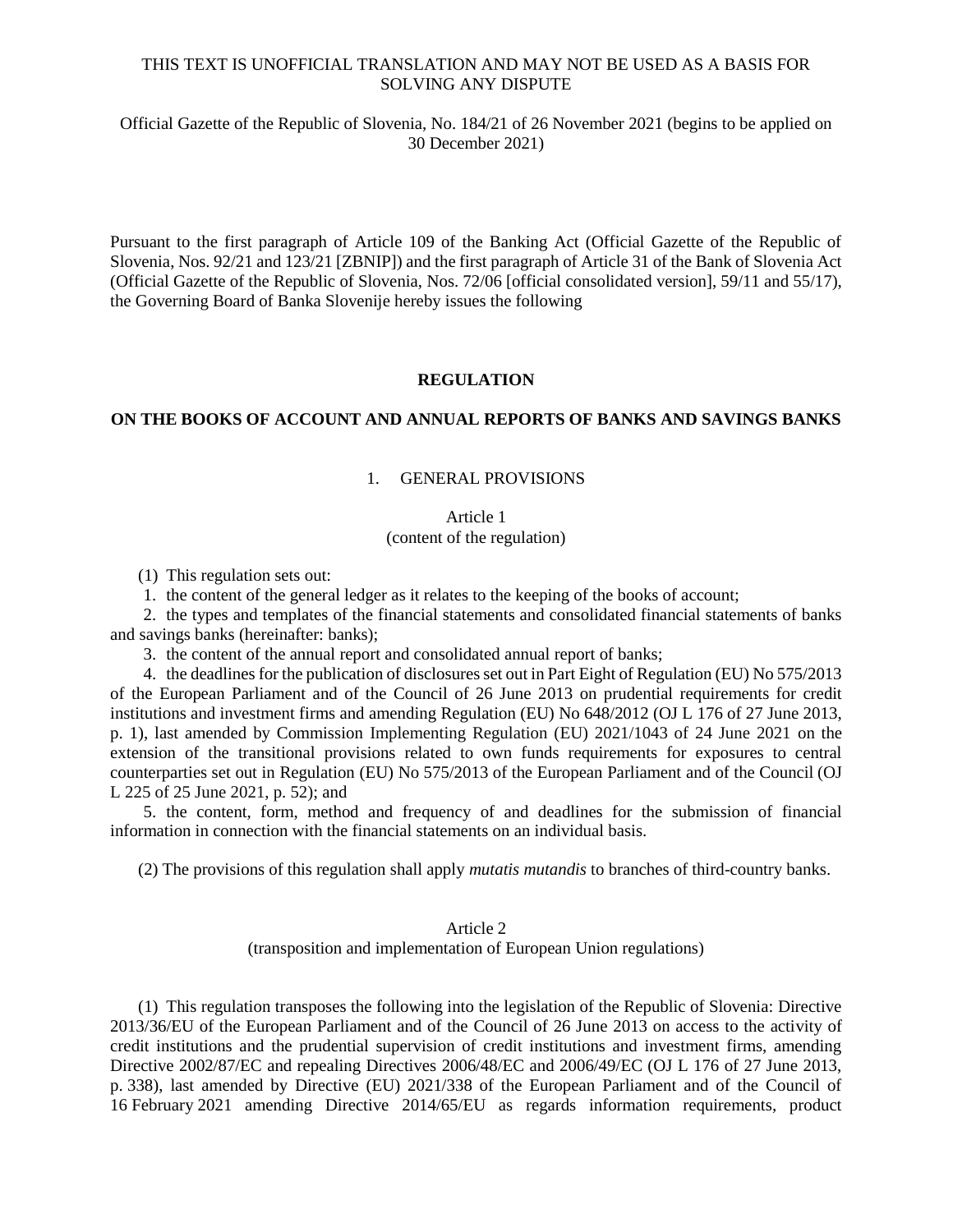governance and position limits, and Directives 2013/36/EU and (EU) 2019/878 as regards their application to investment firms, to help the recovery from the COVID-19 crisis (OJ L 68 of 26 February 2021, p. 14) (hereinafter: Directive 2013/36/EU).

(2) The regulation governs in more detail the implementation of Regulation (EU) 2015/534 of the European Central Bank of 17 March 2015 on reporting of supervisory financial information (ECB/2015/13; OJ L 86 of 31 March 2015, p. 13), last amended by Regulation (EU) 2021/943 of the European Central Bank of 14 May 2021 amending Regulation (EU) 2015/534 on reporting of supervisory financial information (ECB/2021/24; OJ L 210 of 14 June 2021, p. 1).

### Article 3

(use of terms, abbreviations and the abbreviated names of regulations)

(1) The following abbreviations or abbreviated names are used in this regulation for acts issued by the European Union (hereinafter also: the EU), European Central Bank (hereinafter also: the ECB), the Republic of Slovenia (hereinafter also: the RS) and Banka Slovenije:

1. IFRS shall mean the international financial reporting standards adopted by the European Commission under Regulation (EC) No 1606/2002 of the European Parliament and of the Council of 19 July 2002 on the application of international accounting standards (OJ L 243 of 11 September 2002; p. 1), last amended by Regulation (EC) No 297/2008 of the European Parliament and of the Council of 11 March 2008 amending Regulation (EC) No 1606/2002 on the application of international accounting standards, as regards the implementing powers conferred on the Commission (OJ L 97 of 9 April 2008, p. 62), and Commission Regulation (EU) No 1126/2008 of 3 November 2008 adopting certain international accounting standards in accordance with Regulation (EC) No 1606/2002 of the European Parliament and of the Council (OJ L 320 of 29 November 2008, p. 1), last amended by Commission Regulation 2021/1421 of 30 August 2021 amending Regulation (EC) No 1126/2008 adopting certain international accounting standards in accordance with Regulation (EC) No 1606/2002 of the European Parliament and of the Council as regards International Financial Reporting Standard 16 (OJ L 305 of 31 August 2021, p.17);

2. Regulation (EU) No 575/2013 or the CRR shall mean Regulation (EU) No 575/2013 of the European Parliament and of the Council of 26 June 2013 on prudential requirements for credit institutions and investment firms and amending Regulation (EU) No 648/2012 (OJ L 176 of 27 June 2013, p. 1), last amended by Commission Implementing Regulation (EU) 2021/1043 of 24 June 2021 on the extension of the transitional provisions related to own funds requirements for exposures to central counterparties set out in Regulation (EU) No 575/2013 of the European Parliament and of the Council (OJ L 225 of 25 June 2021, p. 52);

3. Council Regulation (EU) No 1024/2013 shall mean Council Regulation (EU) No 1024/2013 of 15 October 2013 conferring specific tasks on the European Central Bank concerning policies relating to the prudential supervision of credit institutions (OJ L 287 of 29 October 2013, p. 63);

4. Commission Implementing Regulation (EU) No 2021/451 shall mean Commission Implementing Regulation (EU) No 2021/451 of 17 December 2020 laying down implementing technical standards for the application of Regulation (EU) No 575/2013 of the European Parliament and of the Council with regard to supervisory reporting of institutions and repealing Implementing Regulation (EU) No 680/2014 (OJ L 97 of 19 March 2021, p.1), last amended by the Corrigendum to Commission Implementing Regulation (EU) 2021/451 of 17 December 2020 laying down implementing technical standards for the application of Regulation (EU) No 575/2013 of the European Parliament and of the Council with regard to supervisory reporting of institutions and repealing Implementing Regulation (EU) No 680/2014 (OJ L 136 of 21 April 2021, p. 328);

5. Regulation (EU) No 468/2014 (ECB/2014/17) shall mean Regulation (EU) No 468/2014 of the European Central Bank of 16 April 2014 establishing a framework for cooperation within the Single Supervisory Mechanism between the European Central Bank and national competent authorities and with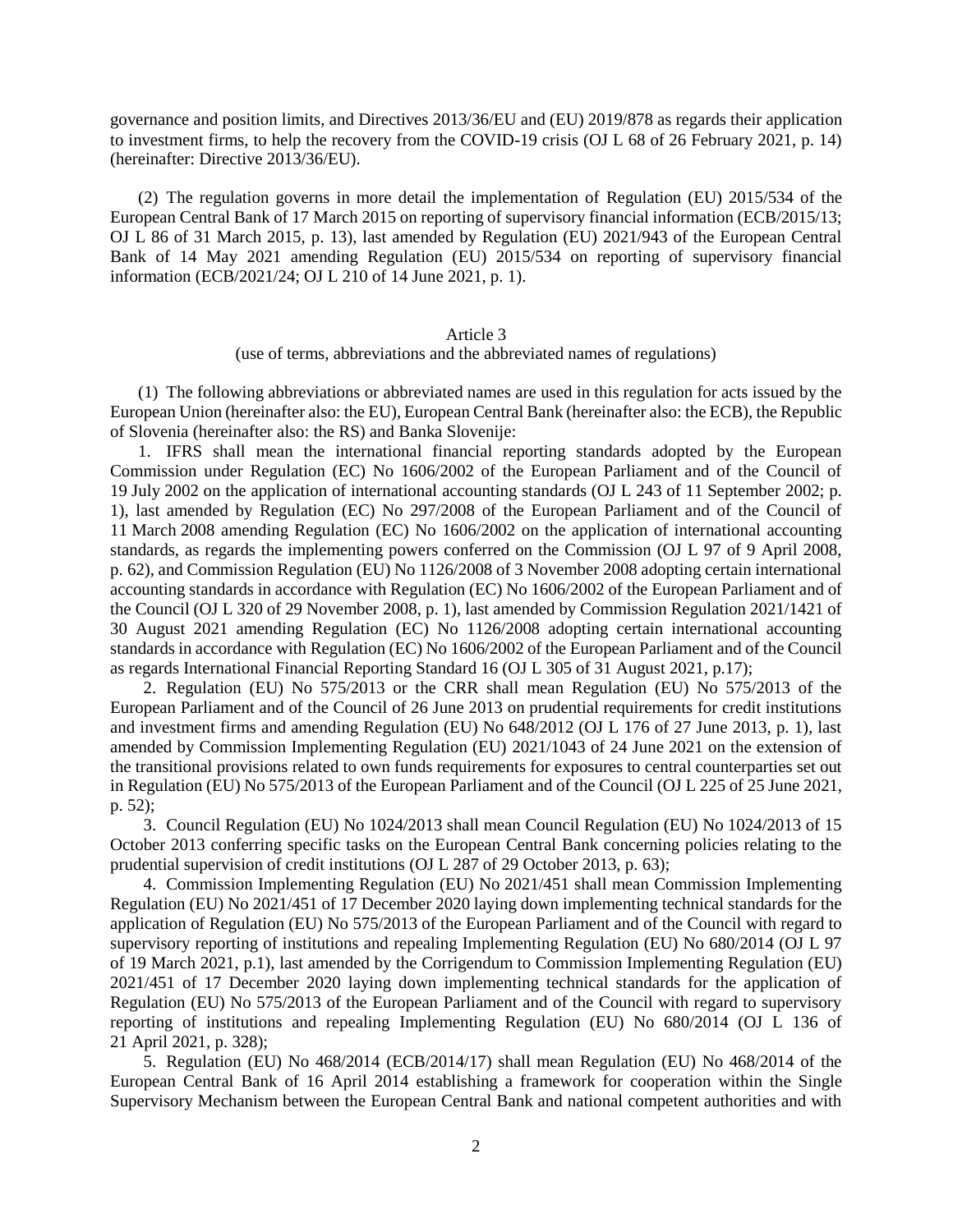national designated authorities (SSM Framework Regulation; ECB/2014/17; OJ L 141 of 14 May 2014, p 1).

- 6. ZGD-1 shall mean the law governing companies;
- 7. ZTFI-1 shall mean the law governing the financial instruments market;

8. Guidelines for reporting by MFIs shall mean the Banka Slovenije guidelines governing the implementation of the regulation on reporting by monetary financial institutions.

(2) The terms used in this regulation shall have the same meaning as those defined in the provisions of the Banking Act (Official Gazette of the Republic of Slovenia Nos. 92/21 and 123/21 [ZBNIP]; hereinafter: the ZBan-3), Regulation (EU) No 575/2013, Council Regulation (EU) No 1024/2013 and Regulation (EU) No 468/2014 (ECB/2014/17), and the regulations issued on their basis.

## Article 4

(application of the provisions of the ZGD-1, IFRS and other regulations)

(1) The bank shall administer books of account and compile an annual report and a consolidated annual report in accordance with the ZGD-1, the IFRS, other regulations, and this regulation.

(2) The bank shall compile a report on financial information on an individual basis in accordance with Commission Implementing Regulation (EU) No 2021/451.

# 2. MAINTENANCE OF THE GENERAL LEDGER

#### Article 5

### (maintenance and content of the general ledger)

(1) The bank shall maintain a general ledger according to an internal chart of accounts or accounting items from which it can compile a recapitulation of the statement of financial position and the statement of comprehensive income that is drawn up in accordance with the methodology for compiling the recapitulation, which shall serve as an appendix to the Guidelines for reporting by MFIs (hereinafter: REKAPITULACIJA appendix to the Guidelines for reporting by MFIs).

(2) The bank shall disclose the accounting items referred to in the first paragraph of this article in accordance with their content, where it shall, in addition to the regulations referred to in the previous article, take into account, *mutatis mutandis*, the substantive definition of items, identifiers and value data set out in the Guidelines for reporting by MFIs in the compilation of the recapitulation.

# 3. ANNUAL REPORT AND CONSOLIDATED ANNUAL REPORT

### Article 6

(annual report and consolidated annual report)

(1) The bank shall compile an annual report for the financial year consisting of a financial report and a business report. The financial report shall comprise a statement of financial position, a statement of profit or loss, a statement of comprehensive income, a statement of cash flows, a statement of changes in equity, and an appendix with notes to the financial statements.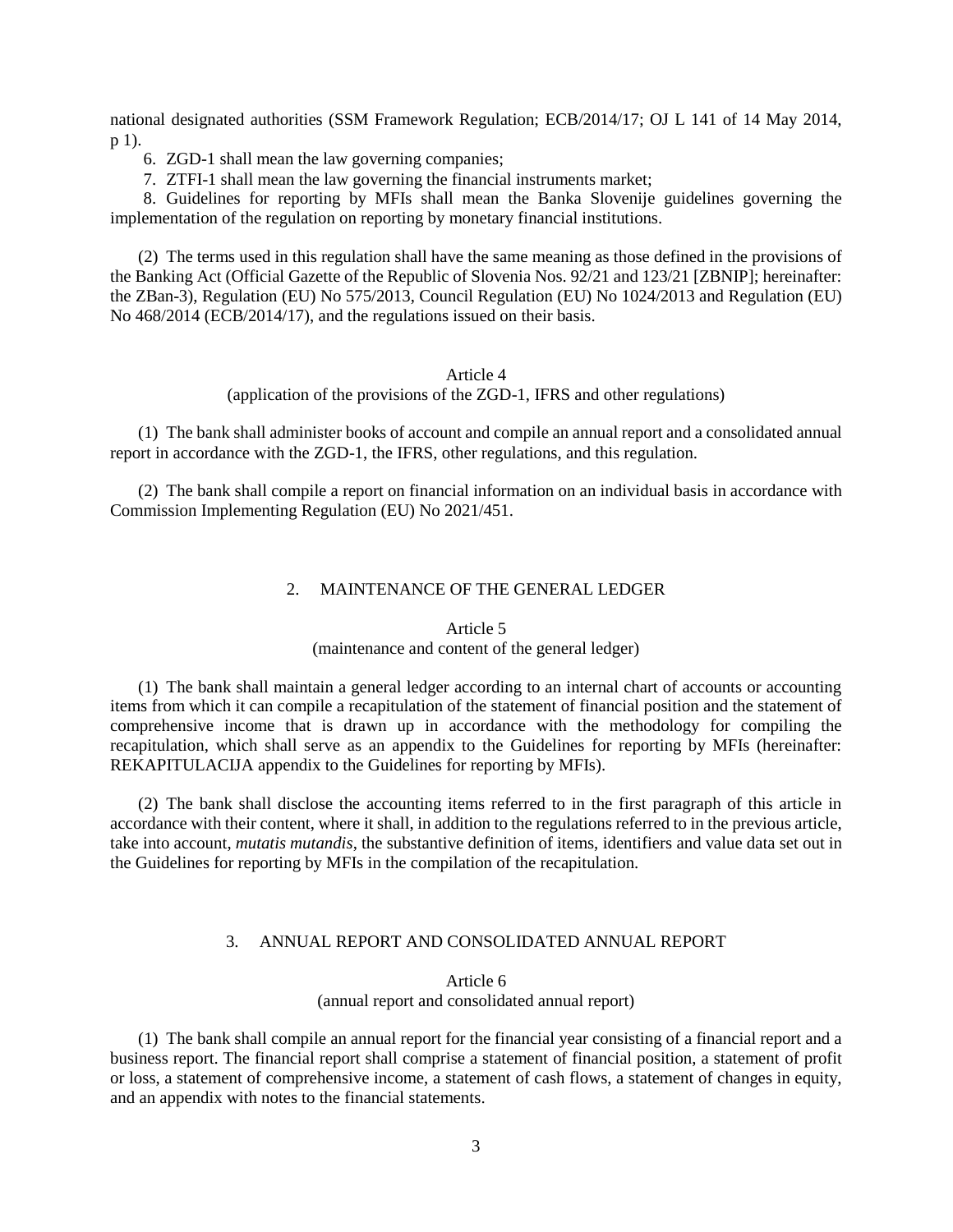(2) The bank shall compile a consolidated annual report for the financial year consisting of a consolidated financial report and a consolidated business report of the undertakings included in consolidation. The consolidated financial report shall comprise a consolidated statement of financial position, a consolidated statement of profit or loss, a consolidated statement of comprehensive income, a consolidated statement of cash flows, a consolidated statement of changes in equity, and an appendix with notes to the consolidated financial statements.

(3) The annual report and the consolidated annual report shall be approved by all members of the management board or the board of directors by means of their signatures. With their signatures, members of the management board or board of directors collectively ensure that annual reports and all constituent parts thereof, including the corporate governance statement and statement regarding non-financial operations, are compiled and published in accordance with the regulations referred to in the first paragraph of Article 4 of this regulation.

(4) The bank shall enclose the following in the annual report or the consolidated annual report:

1. an auditor's report,

2. information about the adoption of the annual report or consolidated annual report by the bank's management body,

3. a proposal regarding the use of the distributable profit,

4. a report on relations with the controlling undertaking,

5. a statement or report regarding non-financial operations, if the bank is required to compile such a report in accordance with the ZGD-1 and if it is not included in the bank's business report referred to in Section 3.2 or 3.4 of this regulation.

### 3.1 Financial report

#### Article 7

## (types and itemisation of financial statements)

(1) The bank shall include financial statements in the financial report using the prescribed templates that are given in Appendices 1 to 6 of to this regulation and that serve as an integral part thereof. The financial statements shall include:

- − a statement of financial position (template in appendix 1),
- − a statement of profit or loss (template in appendix 2),
- − a statement of comprehensive income (template in appendix 3),
- − a statement of changes in equity (template in appendix 4), and
- − a cash flow statement according to Variant I (template in appendix 5) or Variant II (template in appendix 6).

(2) Statement of profit or loss items may be included in the financial report by the bank in the statement of comprehensive income instead of the statement of profit or loss.

(3) The content of individual items and the method for compiling the financial statements are set out by the IFRS and this regulation.

## Article 8

(compilation of financial statements)

(1) The bank shall compile a statement of financial position based on accounting information regarding assets, liabilities and equity from the report entitled Accounting items including interest rates (hereinafter: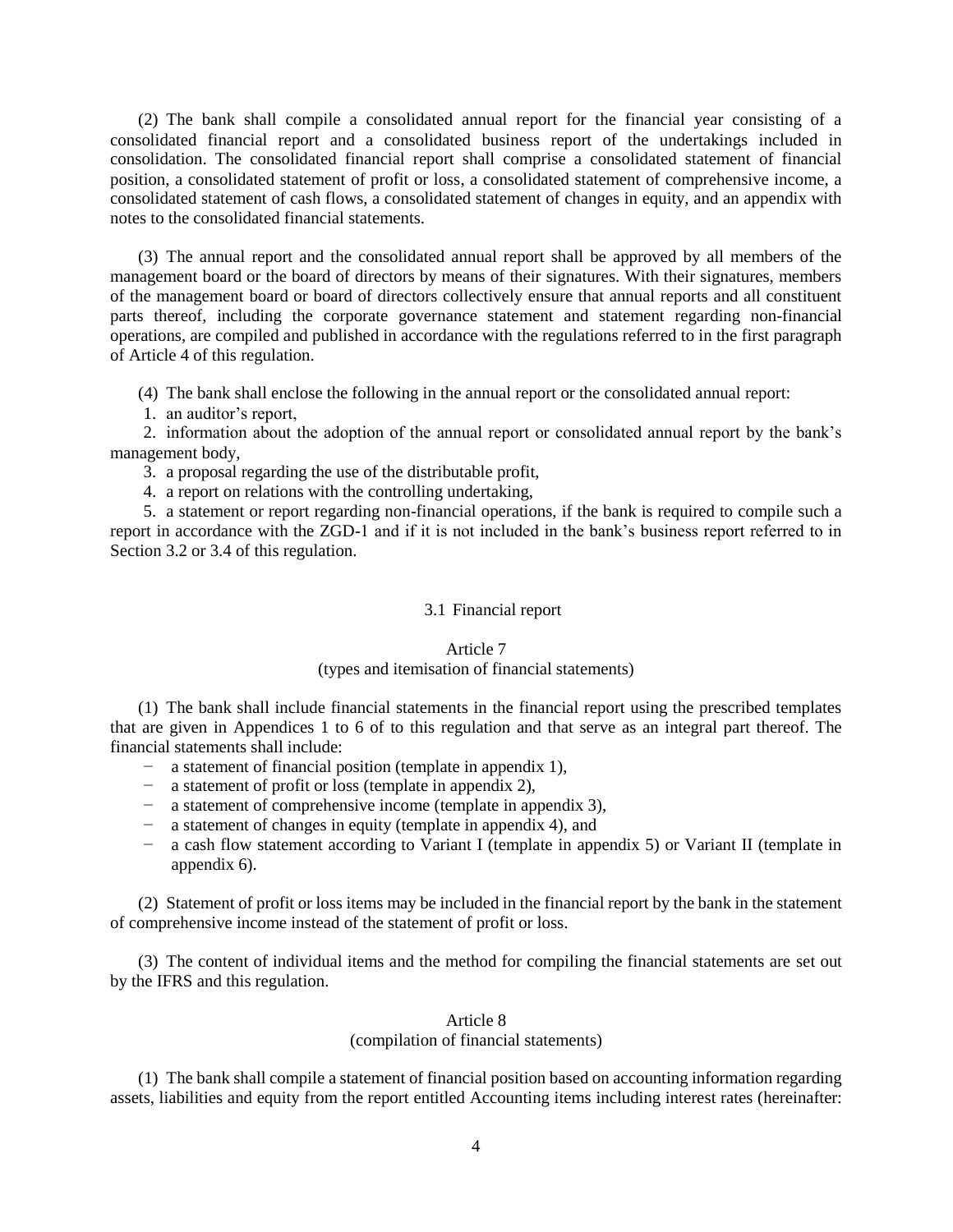the BS1S report) prepared in accordance with the Guidelines for reporting by MFIs, applying the methodology for compiling the statement of financial position recapitulation set out in the REKAPITULACIJA appendix to those guidelines.

(2) The bank shall compile a statement of profit or loss on the basis of accounting data regarding revenues and expenses included in profit or loss from the BS1S report, applying the methodology set out in the REKAPITULACIJA appendix to the Guidelines for reporting by MFIs.

(3) The bank shall break down the statement of comprehensive income into net profit or loss for the period, and into revenues and expenses included in other comprehensive income for the period on the basis of accounting data regarding revenues and expenses included in profit or loss and other comprehensive income for the period from the BS1S report, applying the methodology set out in the REKAPITULACIJA appendix to the Guidelines for reporting by MFIs. If the bank includes items of profit or loss referred to in the second paragraph of this article in the statement of comprehensive income instead of the statement of profit or loss, it shall enter them before Item 1 NET PROFIT (LOSS) FOR THE FINANCIAL YEAR in the statement of comprehensive income, with the exception of the indicators "Net earnings per share" and "Diluted net earnings per share", which shall be included after Item 5 COMPREHENSIVE INCOME FOR THE FINANCIAL YEAR AFTER TAX, and shall renumber the items in the template as appropriate. In the event of the selection of the variant referred to in the previous sentence, the bank may itemise in greater detail the items of the statement of comprehensive income that relate to individual components of accumulated other comprehensive income (Items 4.1.1, 4.1.2, 4.1.3, 4.1.4, 4.2.1, 4.2.2, 4.2.3, 4.3.1, 4.3.2, 4.3.3, 4.4.1, 4.4.2 and 4.4.3) in the notes to the statement of comprehensive income instead of disclosing them in the statement itself.

(4) The bank shall itemise the statement of cash flows into cash flows from operating activities, cash flows from investing activities and cash flows from financing activities. The bank shall compile the statement of cash flows according to Variant I or Variant II in a manner proceeding from the template of the statement of cash flows appended to this regulation:

1. in Variant I of the cash flow statement, the bank shall use the direct method for the disclosure of cash flows from operating activities, such that the relevant items from the statement of profit or loss shall be supplemented with receipts and expenditures or changes in assets and liabilities associated with operating activities in the period for which the statement of cash flows is being compiled;

2. in Variant II of the cash flow statement, the bank shall use the indirect method for the disclosure of cash flows from operating activities, such that the pre-tax profit shall be adjusted for effects not relating to cash flows from operating activities and for unrealised effects from operating activities, and shall be supplemented by changes in assets and liabilities associated with operating activities in the period for which the statement of cash flows is being compiled;

3. the bank shall use the direct method for disclosing cash flows from investing activities and cash flows from financing activities, irrespective of the chosen variant of the cash flow statement; and

4. the bank shall take account of cash equivalents in the statement of cash flows in accordance with its accounting policies. Financial assets whose maturity is no more than three months from the date of purchase are generally classed as cash equivalents.

(5) The bank shall compile a statement of changes in equity by entering the balance of individual elements of equity at the end of the previous financial year, the amounts of changes in individual elements of equity in the accounting period, including the use of the net profit and the coverage of loss in the accounting period, and the balance of individual elements of equity at the end of the accounting period. In an additional row, the bank shall also disclose the amounts across individual elements of equity from which the distributable profit or distributable loss for the accounting period for which the statement of changes in equity is being compiled is composed, should this not already be included among the notes to the statement of financial position in the notes to the financial statements.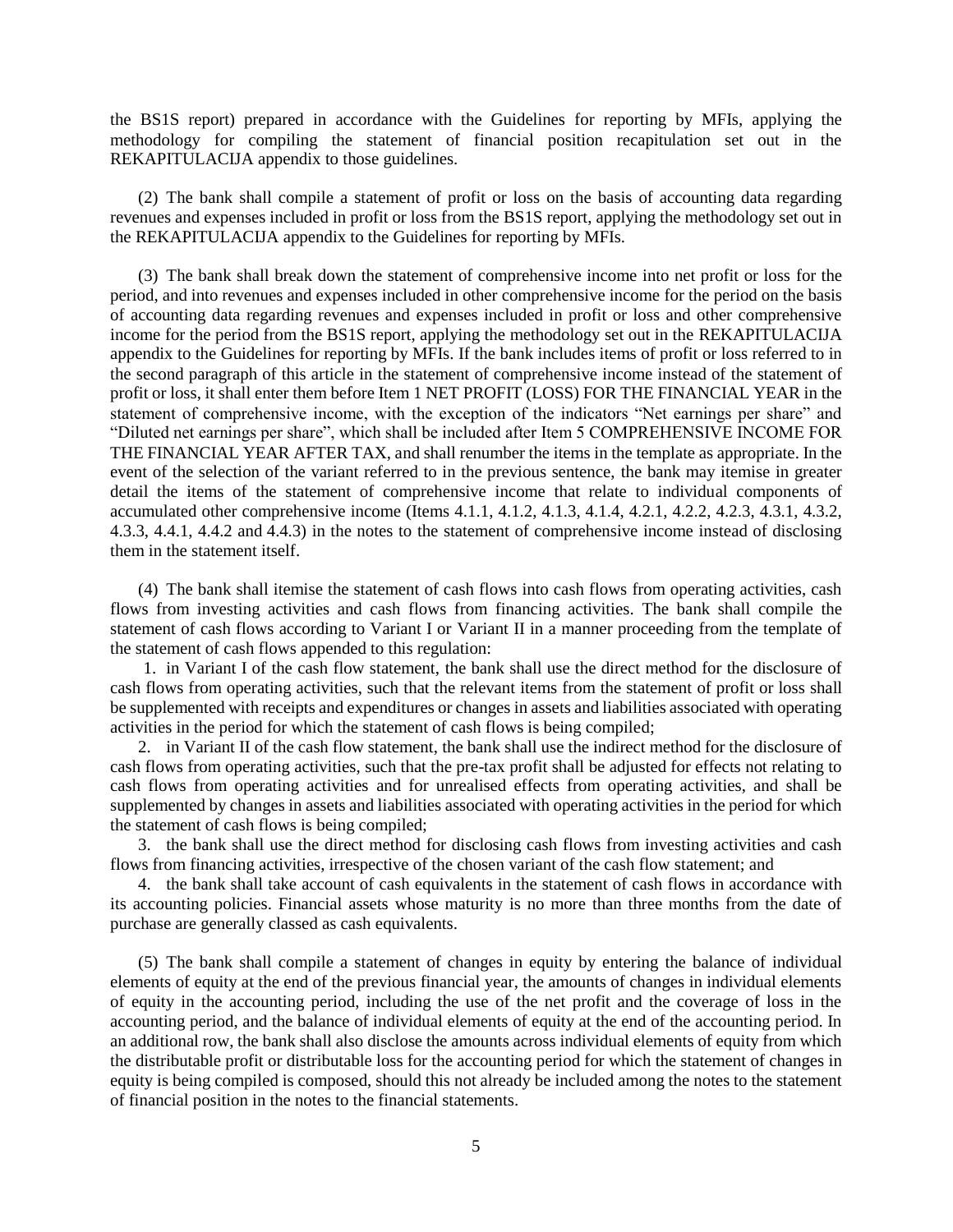(6) The bank shall enter the data from the audited financial statements of the previous financial year in the columns in the financial statements designated for amounts from the previous year. The bank may add columns for earlier financial years in the financial statements after the column for the previous year, and may add notes for the comparative periods in the notes to the financial statements.

(7) When the bank applies accounting policies for the period prior to the reference period or restates or reclassifies individual items in the financial statements and unless stated otherwise by the IFRS, it shall also adjust the amounts from the previous year or earlier years as appropriate to make them comparable with the amounts from the financial year in question. In the case referred to in the previous sentence, the bank shall also add a column for the beginning of the first comparative period to which the change in question relates after the column with the amount from the previous year or an earlier year in the statement of financial position, and notes for this comparative period in the notes to the statement of financial position.

(8) When the bank uses the enclosed financial statement templates for the purposes of interim reporting, it shall enter data for the following periods:

1. in the statement of financial position, data as at the end of the interim period (quarterly, semiannually) in question, and as at the end of the previous financial year;

2. in the statement of profit or loss and the statement of comprehensive income, data for the interim period in question and cumulative data for the financial year in question until the given date, and data for comparable interim periods of the previous financial year (for example, in quarterly reporting this means data for the last quarter, cumulative data for the period from the beginning of the financial year to the end of the quarter in question, and data for the same periods of the previous financial year);

3. in the statement of cash flows and the statement of changes in equity, cumulative data for the financial year in question until the given date, and data for the comparable period of the previous financial year.

(9) The amounts in the financial statements shall be presented in thousands of euros.

(10) There shall be no need to disclose items in the financial statements where the amount is zero, except where necessary for comparison with the amount in the previous financial year or years. Items that are not material to a true and fair picture of the bank's financial position, net profit and comprehensive income may be combined.

(11) Additional rows may be added to the financial statement templates in exceptional cases, such as business combinations, where such presentation of information is set out by the IFRS. When inserting additional rows into the statement of financial position, statement of profit or loss and statement of comprehensive income templates, the itemisation set out in the prescribed methodology for compiling the financial statements referred to in the first, second and third paragraphs of this article shall generally be taken into account.

## Article 9 (appendix with notes to the financial statements)

(1) In the appendix with notes to the financial statements the bank shall disclose the major accounting policies on which its financial statements are based. The disclosure of accounting policies shall *inter alia*  clarify any changes in accounting policy, the methods used for the valuation of individual items in the statement of financial position, the methods for calculating impairment of assets and any write-offs, the provisioning policy, the policy for the recognition of revenues and expenses, the bank's tax liabilities and the exchange rates at which amounts in foreign currencies have been translated into the domestic currency.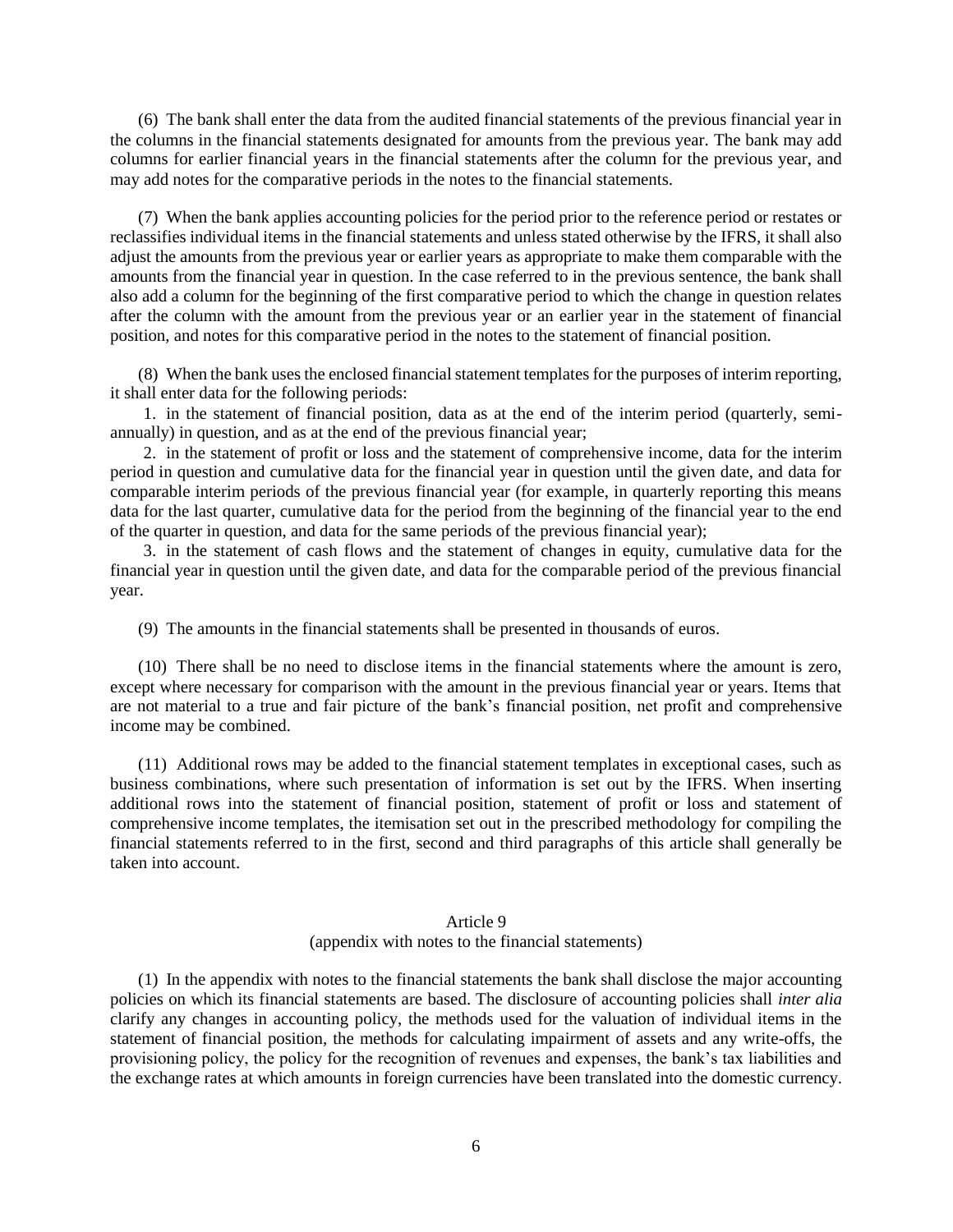(2) The notes to the financial statements shall contain, *mutatis mutandis*, all of the data and information prescribed by the ZGD-1, and the other disclosures required by the IFRS and other regulations.

(3) The bank shall additionally disclose the following in the notes to the statement of financial position: 1. if the bank provides investment services and transactions: information regarding brokerage transactions with clients for whom it provides services pursuant to the ZTFI-1, i.e. services for clients arising from the receipt, submission and execution of orders, asset management and custody of financial instruments. Information regarding claims and liabilities of accounts in which the bank manages the cash of clients from brokerage transactions at the end of the financial year in question and the previous financial year shall be itemised into the items stated in appendix 11 to this regulation (Brokerage operations), which shall serve as an integral part thereof; and

2. information regarding material transactions that the bank provides on behalf of clients (regarding syndicated and other loans, and other transactions on behalf of clients), if they are not included in the data set out in the previous point.

(4) The bank shall also include information regarding revenues from the provision of managerial and representative services to third parties in the notes to the statement of profit or loss. If the bank provides investment services and transactions, it shall make a separate disclosure of information regarding revenues and expenses from fees and commissions deriving from the provision of investment services and transactions for the financial year in question and the previous financial year. That information shall be itemised into the items stated in appendix 12 to this regulation (Revenues and expenses from fees and commissions in connection with investment services and transactions), which shall serve as an integral part thereof.

### 3.2 Business report

## Article 10

# (components of the business report)

The business report of the bank shall also encompass the following:

- 1. a report on the bank's performance during the financial year,
- 2. the bank's governance,
- 3. the branch network,
- 4. the bank's organisational scheme, and
- 5. the organisational scheme of the group of affiliates.

## *3.2.1 Report on the bank's performance during the financial year*

## Article 11

# (components of the report on the bank's performance)

- (1) The report on the bank's performance during the financial year shall include:
- 1. a description of the general economic environment,
- 2. the business policies,
- 3. material data and performance indicators,
- 4. details of the share capital and shareholders,
- 5. a description of the bank's development, and
- 6. basic data on the group of affiliates.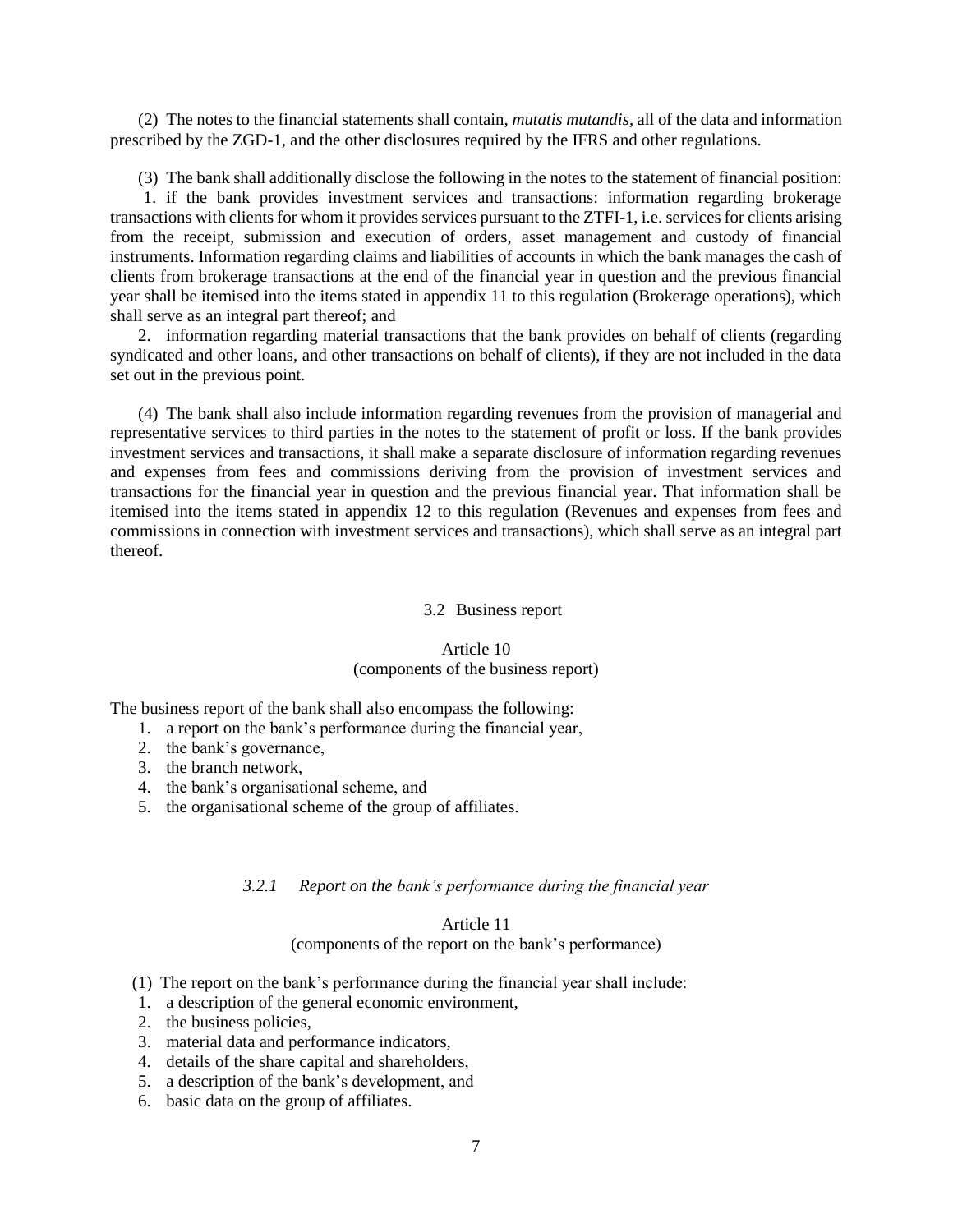(2) The bank shall not include data and information that has already been captured in the financial report in the report referred to in the first paragraph of this article.

## Article 12

## (description of the general economic environment)

Within the framework of the general economic environment, the bank shall describe the main factors directly or indirectly impacting its operations. When the bank generates significant turnover on foreign markets, in this section it shall also present the characteristics of economic developments in the countries in question and their impact on its operations.

# Article 13

### (business policies)

Under business policies, the bank shall present the long-term objectives of its business policies and shall cite the activities planned for meeting the objectives in the upcoming year. When planning activities, the bank shall devote particular attention to risk management measures.

### Article 14

# (material data and performance indicators)

(1) The bank shall describe individual types of services and transactions, broken down by groups of clients (non-financial corporations, banks, households) with regard to the activities that they pursue, and broken down into services and transactions provided in the country and in the rest of the world. The bank shall state all the types of financial services that they provided in accordance with the Banka Slovenije authorisation in the period for which the business report is being compiled.

(2) The bank shall disclose the breakdown of assets, liabilities and equity, and off-balance-sheet commitments given, and shall explain changes in individual items compared with the previous financial year(s). The bank shall describe its exposures to credit risk, to market risks, including currency and interest rate risk, to operational risk and to liquidity risk, defining their approach to the take-up of risks and explaining their strategy for the take-up and management of risks. When disclosing exposures to individual types of risk, the bank shall provide sufficient and comparable data for the previous financial year(s). It shall also present its policy and methodology for allowances and provisions for credit losses.

(3) The bank shall present the net profit for the financial year or the comprehensive income for the financial year after tax, itemising the revenues and expenses by basic type. In this section the bank shall disclose the impact that individual types of transaction have on performance, and the impact that transactions with significant risk and transactions executed by the bank in high-risk geographical regions have on performance.

(4) The bank shall also disclose the following under material data and performance indicators:

- 1. from the statement of financial position:
- (a) total assets,
- (b) total deposits by the non-banking sector measured at amortised cost:
	- of legal entities and other persons pursuing business activities,
	- of natural persons,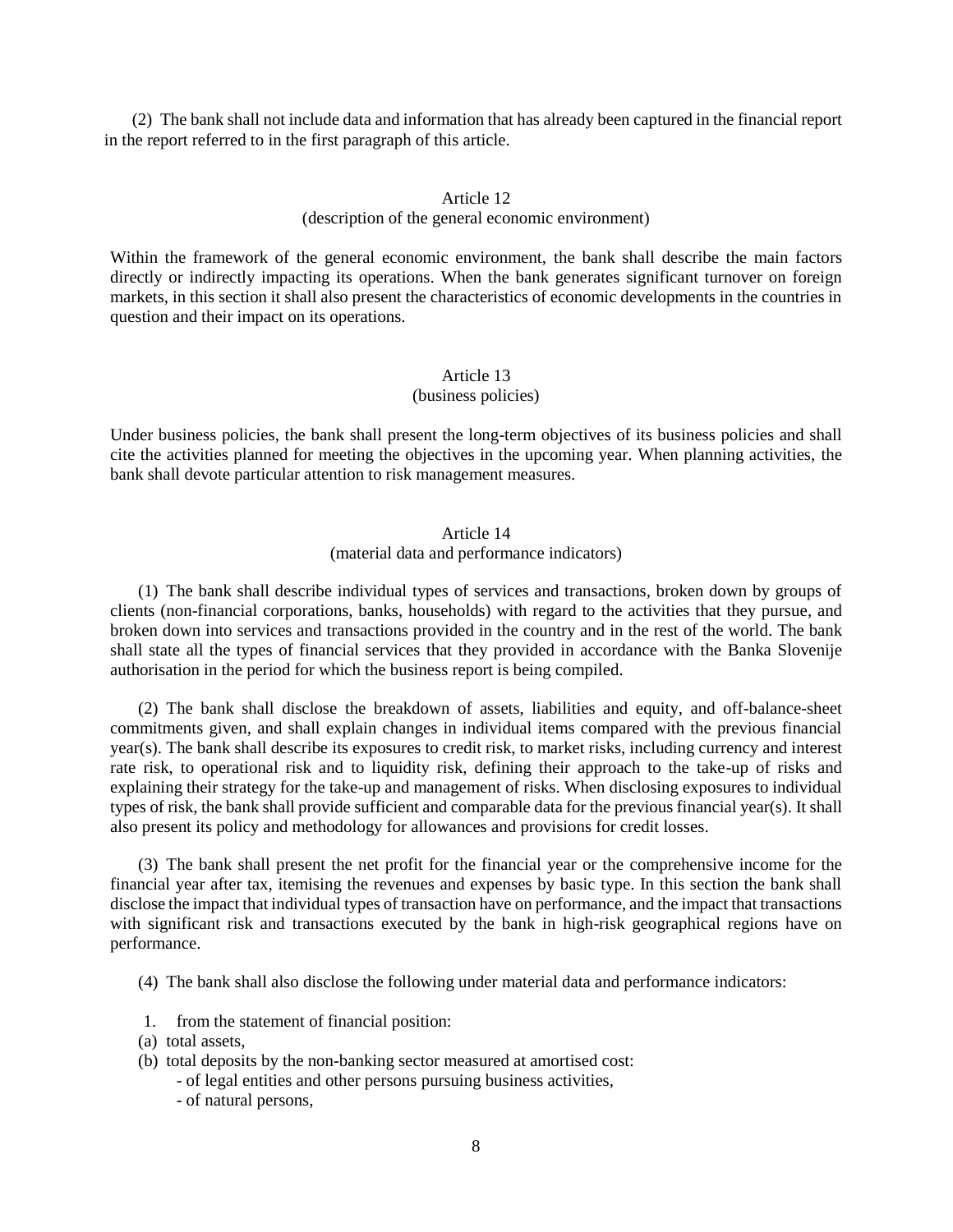- (c) the total amount of loans and advances to the non-banking sector:
	- to legal entities and other persons pursuing business activities,
	- to natural persons,
- (d) total equity,
- (e) allowances and provisions for credit losses,
- (f) off-balance sheet items;
- 2. from the statement of profit or loss:
- (a) net interest,
- (b) net non-interest income,
- (c) labour costs, general and administrative costs,
- (d) amortisation and depreciation,
- (e) impairment and provisions (credit losses),
- (f) pre-tax profit from ordinary and discontinued operations,
- (g) corporate income tax on profit from ordinary and discontinued operations;
- 3. from the statement of comprehensive income:
- (a) other comprehensive income before tax,
- (b) corporate income tax on other comprehensive income;
- 4. number of branches (as at the end of the financial year);
- 5. number of employees (as at the end of the financial year);
- 6. shares:
- (a) number of shareholders,
- (b) number of shares,
- (c) nominal value of one share or corresponding amount of share capital of one no-par-value share,
- (d) book value of one share;
- 7. selected indicators:
- (a) capital:
- − common equity Tier 1 capital ratio,
- − Tier 1 capital ratio,
- − total capital ratio;
- (b) quality of assets and commitments given:
- − non-performing (on-balance-sheet and off-balance-sheet) exposures / classified on-balance-sheet and off-balance-sheet exposures,
- − non-performing loans and advances / classified loans and advances (excluding cash balances at central banks and demand deposits at banks),
- − allowances for credit losses / non-performing loans and advances (excluding cash balances at central banks and demand deposits at banks),
- − collateral received / non-performing loans and advances (excluding cash balances at central banks and demand deposits at banks),
- − non-performing loans and advances / classified loans and advances (including cash balances at central banks and demand deposits at banks),
- − allowances for credit losses / non-performing loans and advances (including cash balances at central banks and demand deposits at banks);
- (c) profitability:
- − interest margin,
- − financial intermediation margin,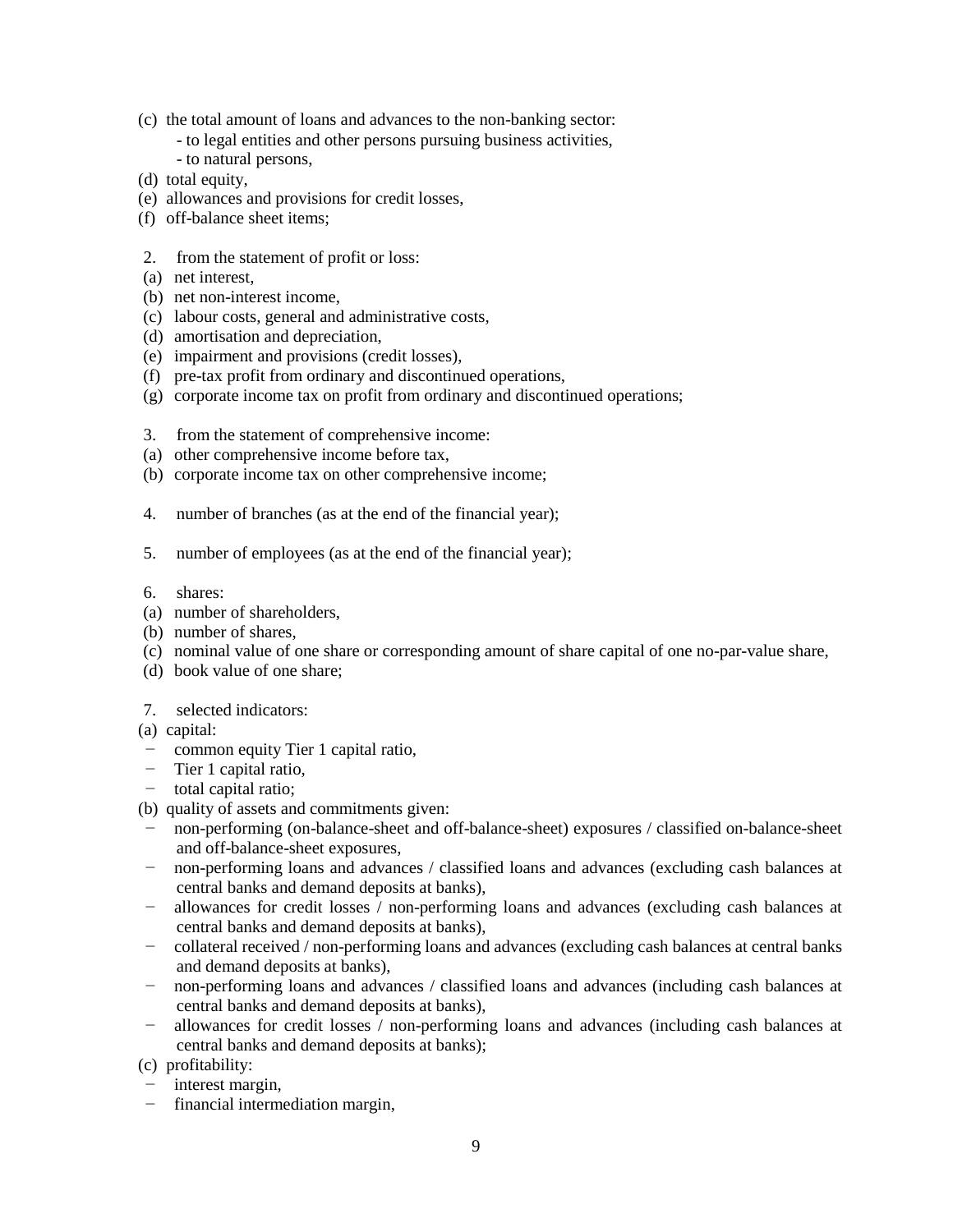- − return on assets after tax,
- − return on equity before tax,
- − return on equity after tax;
- (d) operating costs:
- − operating costs / average assets;
- (e) liquidity:
- − liquidity coverage ratio,
- − net stable funding ratio;
- (f) leverage:
- − leverage ratio.

(5) The bank shall disclose in the report the data and indicators set out in the previous paragraph for the last three financial years.

(6) When disclosing the values of the relevant indicators referred to in point 7 of the fourth paragraph of this article, the bank shall state whether it applied transitional arrangements in accordance with valid acts of the European Union as a result of which the calculated values of the relevant indicators differ from those that would have been calculated had the transitional arrangements not been applied.

(7) The Governor of Banka Slovenije shall issue guidelines for the implementation of this regulation, which shall define in detail the methodology used to calculate the indicators set out in the fourth paragraph of this article.

(8) The bank shall also disclose other data and indicators that it assesses are material to the presentation of the bank.

## Article 15

# (bank's share capital and shareholders)

The bank shall disclose data on its share capital and the components thereof. The bank shall cite data on changes in share capital and the reasons for the change, including the impact of comprehensive income for the financial year after tax and dividend payments, and data on the issue of new shares. The bank shall cite the number of share issues, the classes of shares issued, the total number of shares and the par value of one share or corresponding amount of share capital of one no-par-value share, and the emission value of individual issues. The bank shall also disclose the proportions of domestic and foreign shareholders as at the final day of the financial year, and shall state the ten largest shareholders and their holdings of the bank's share capital.

# Article 16

## (description of the bank's development)

The bank shall describe its development and shall disclose material data relating to its operations, such as data regarding the branch network, data regarding investments, data regarding employees and data regarding information technology, and other data that it assesses as contributing to the better presentation of the bank.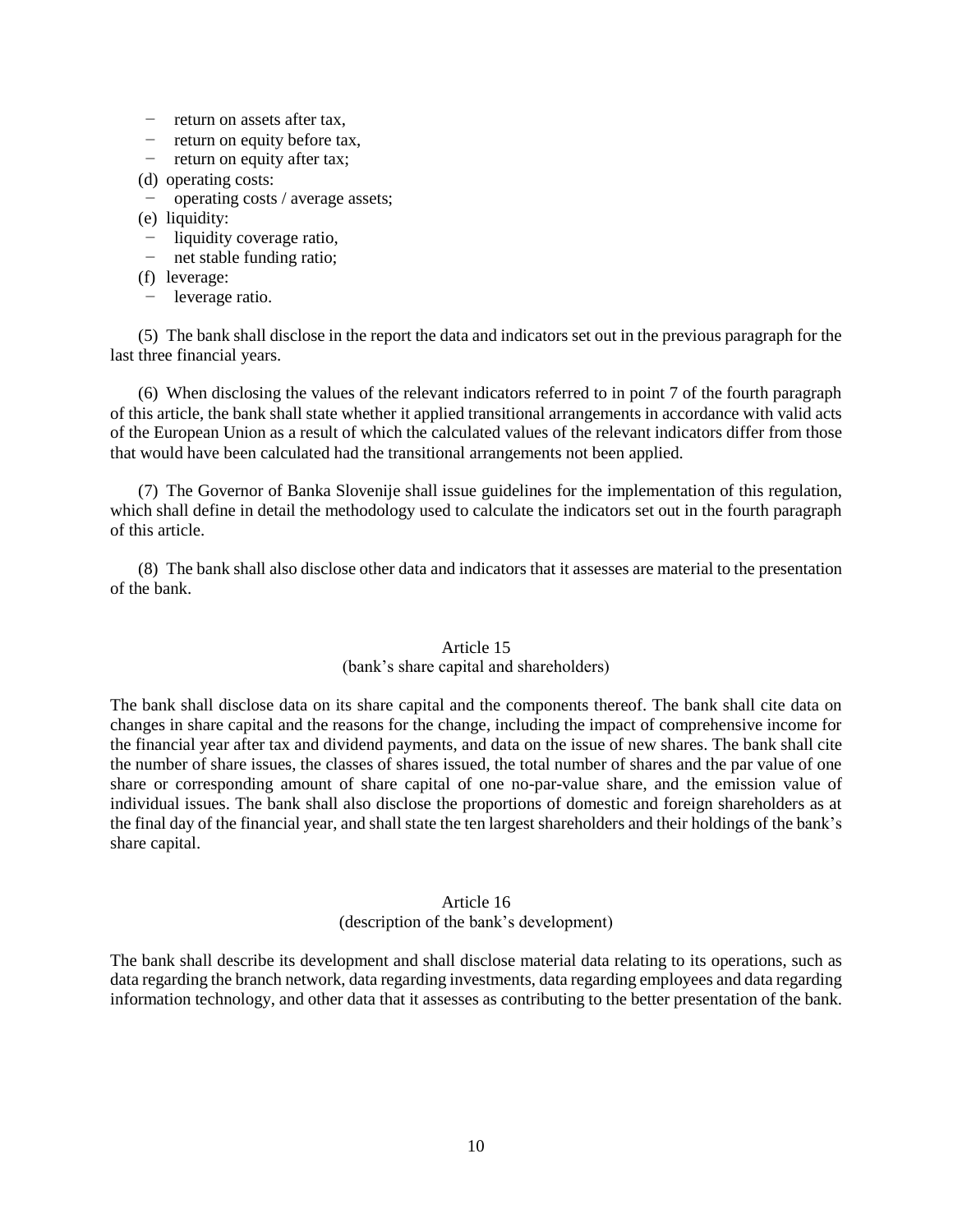#### *3.2.2 Governance of the bank*

## Article 17 (governance of the bank)

In the report the bank shall disclose data regarding the structure of management or supervisory bodies, and regarding senior management.

### *3.2.3 Schematic illustrations*

# Article 18 (schematic illustrations)

The bank shall also include a schematic illustration of the its branch network, its organisational scheme and the organisational scheme of the group of affiliates.

### 3.3 Consolidated financial report

## Article 19 (consolidated financial statements)

(1) The bank shall include consolidated financial statements in the consolidated financial report using the prescribed templates that are given in appendices 5 to 10 of this regulation and that serve as an integral part thereof. The consolidated financial statements shall comprise:

- − a consolidated statement of financial position (template in appendix 7),
- − a consolidated statement of profit or loss (template in appendix 8),
- − a consolidated statement of comprehensive income (template in appendix 9),
- − a consolidated statement of changes in equity (template in appendix 10), and
- − a consolidated cash flow statement according to Variant I (template in appendix 5) or Variant II (template in appendix 6).

(2) Items of the consolidated statement of profit or loss may be included in the consolidated financial report by the bank in a consolidated statement of comprehensive income instead of a consolidated statement of profit or loss.

(3) In compiling the consolidated financial statements the bank shall take account of the IFRS and, *mutatis mutandis*, the provisions of Article 8 of this regulation.

#### Article 20

(appendix with notes to the consolidated financial statements)

(1) The bank shall apply the provisions of Article 9 of this regulation *mutatis mutandis* when compiling the appendix with notes to the consolidated financial statements.

(2) In addition to the notes from the previous paragraph, the bank shall also disclose the following in the appendix with notes to the consolidated financial statements:

1. information regarding the business names and registered offices of the banks and undertakings included in consolidation, and the equity holdings and nominal amounts of the equity holdings in the banks and undertakings included in consolidation other than the parent bank;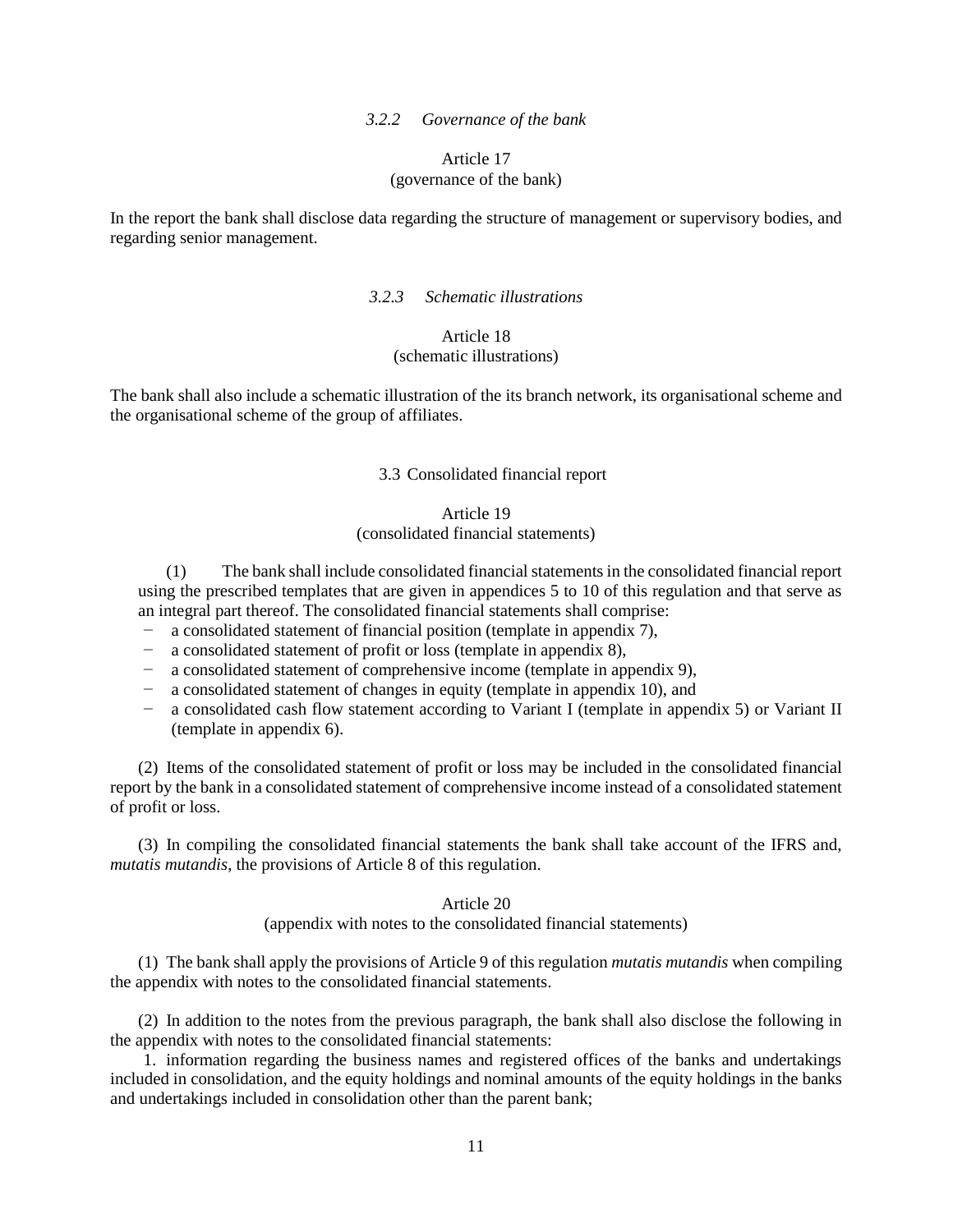2. information regarding the business names and registered offices of the banks and undertakings not included in consolidation, and the bank's equity holdings and nominal amounts of the equity holdings in such undertakings, and the reasons why they are not included in consolidation;

3. information for each Member State and third country in which branches of the bank and/or undertakings over which the bank exerts a significant influence or exercises control (subsidiaries, associates and joint ventures) operate:

(a) name, nature of the business activities and geographical location,

(b) turnover from the statement of profit or loss before the execution of consolidated bookings and the methodology,

(c) number of employees expressed as full-time equivalents,

(d) pre-tax profit before the execution of consolidated bookings,

(e) corporate income tax paid, and

(f) public subsidies received.

### 3.4 Consolidated business report

#### Article 21

### (consolidated business report)

In the consolidated business report the bank shall present the following in particular:

1. the group of undertakings included in consolidation, and their affiliates, their business activities, the structure of their management or supervisory bodies, and the bank's indirect and direct holdings in the equity or voting rights of the aforementioned undertakings with the nominal value of those holdings as at the final day of the financial year;

2. the expected development and business policies of the bank and the undertakings included in consolidation as a group;

3. other information based on data from the consolidated financial statements compiled in accordance with the IFRS, which shall be disclosed in the bank's business report pursuant to Articles 10 to 18 of this regulation. Notwithstanding the previous sentence, banks shall present the indicators set out in sub-points (a), (b), (e) and (f) of point 7 of the fourth paragraph of Article 14 of this regulation on a consolidated basis, as set out in Part One, Title II, Chapter 2 of Regulation (EU) 575/2013.

# 4. DEADLINES FOR THE PUBLICATION OF DISCLOSURES SET OUT IN PART EIGHT OF REGULATION (EU) 575/2013

#### Article 22

### (deadlines for the publication of disclosures)

(1) The bank obliged to publish the disclosures set out in Part Eight of Regulation (EU) 575/2013 shall publish those disclosures on the day that it publishes its financial report or financial statements, or no later than 15 days following that publication.

(2) Notwithstanding the previous paragraph, the bank that is not obliged to publish interim financial statements shall publish interim disclosures, depending on the prescribed quarterly or semi-annual frequency of disclosures set out in Articles 433a, 433b and 433c of Regulation (EU) 575/2013, as follows:

(a) disclosures as at 31 March by no later than 15 June;

- (b) disclosures as at 30 June by no later than 15 October; and
- (c) disclosures as at 30 September by no later than 15 December.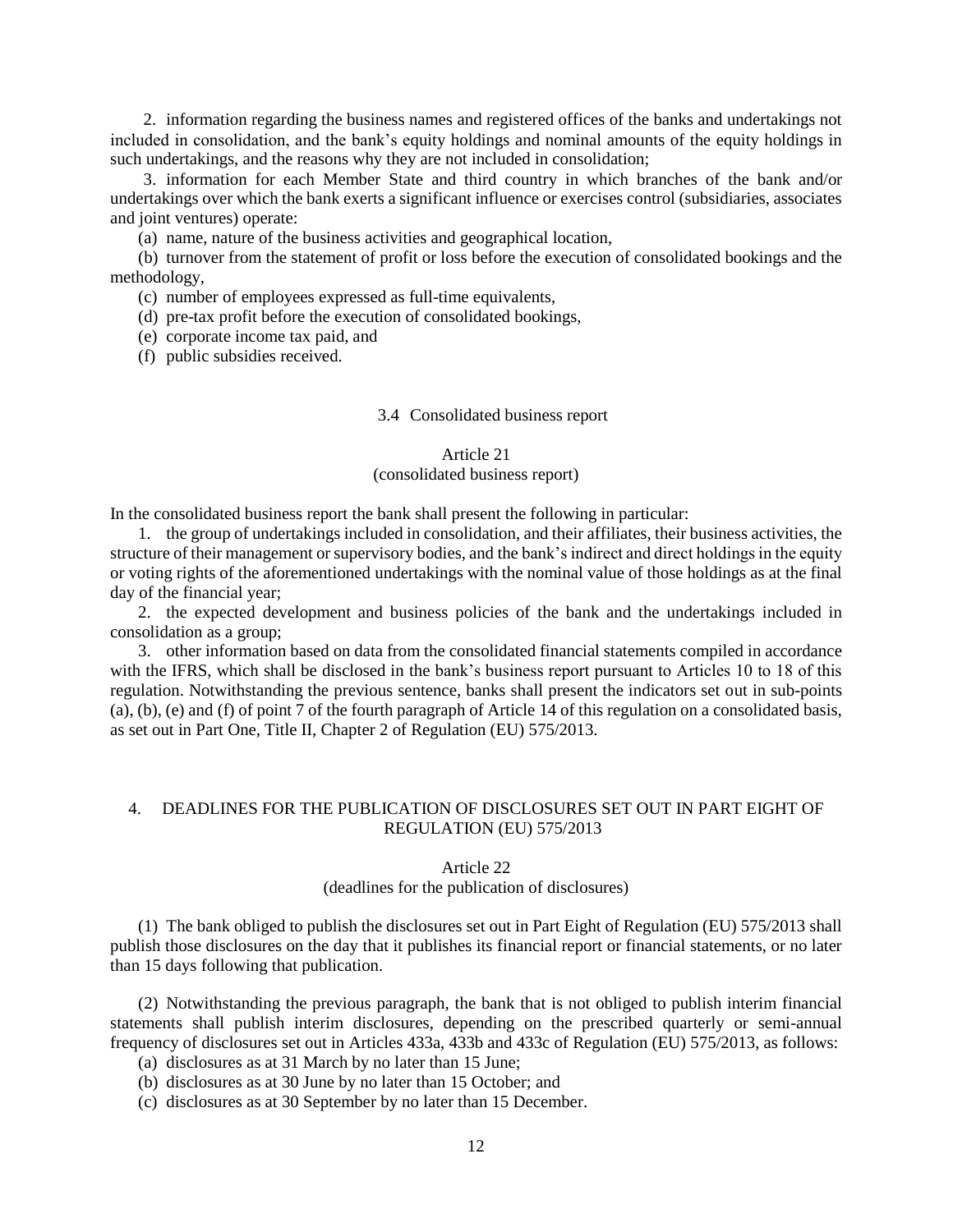## 5. REPORTING OF FINANCIAL INFORMATION ON AN INDIVIDUAL BASIS

#### Article 23

## (mandatory reporters and extent of reporting)

(1) The bank or the branch of a bank of a non-participating Member State or a third country that is required to meet prudential requirements in accordance with Regulation (EU) No 575/2013 shall submit a report on financial information on an individual basis to the following extents:

1. the bank that does not have the position of a parent or subsidiary bank and is not part of a supervised group, but is a significant supervised entity: to the extent set out in point 4 of the first paragraph of Article 25 of this regulation;

2. the branch of a bank of a non-participating Member State or a third country that is a significant supervised entity: to the extent set out in point 4 of the first paragraph of Article 25 of this regulation, except the financial information in templates 17.1, 17.2, 17.3, 40.1 and 40.2;

3. the bank that has the position of an EU parent bank and is a significant supervised entity: to the extent set out in point 3 of the first paragraph of Article 25 of this regulation;

4. the bank that is a subsidiary of an EU parent credit institution or an EU parent financial holding company or EU parent mixed financial holding company and is a significant supervised entity or part of a significant supervised group: to the extent set out in point 3 of the first paragraph of Article 25 of this regulation; and

5. the bank or the branch of a bank of a non-participating Member State or a third country that is not included in points 1 to 4 of this paragraph: to the extent set out in point 1 of the first paragraph of Article 25 of this regulation.

(2) Notwithstanding the previous paragraph, a parent bank that uses the individual consolidation method set out in Article 9 of Regulation (EU) 575/2013 to meet the prudential requirements shall submit a report with the financial information set out in point 3, 4 or 5 of the first paragraph of this article on an individual basis using the individual consolidation method.

(3) The bank referred to in point 3 or 4 of the first paragraph of this article shall submit, in addition to financial information for the bank on an individual basis, financial information on an individual basis in the extent set out in point 2 of the first paragraph of Article 25 of this regulation for each of its subsidiary credit institutions of a non-participating Member State or third country that the bank includes in prudential consolidation, provided that the total assets of the subsidiary credit institution exceed EUR 3 billion. If several credit institutions from a participating Member State within a supervised group are obliged to meet prudential requirements on a consolidated basis in accordance with Regulation (EU) 575/2013, the requirement from the first sentence of this paragraph shall only apply to the bank if it is obliged to meet prudential requirements at the highest level of consolidation within the EU.

(4) Notwithstanding point 5 of the first paragraph of this article, the bank shall be obliged to submit the report on financial information on an individual basis in the extent set out in point 3 of the first paragraph of Article 25 of this regulation when its total assets exceed EUR 1 billion.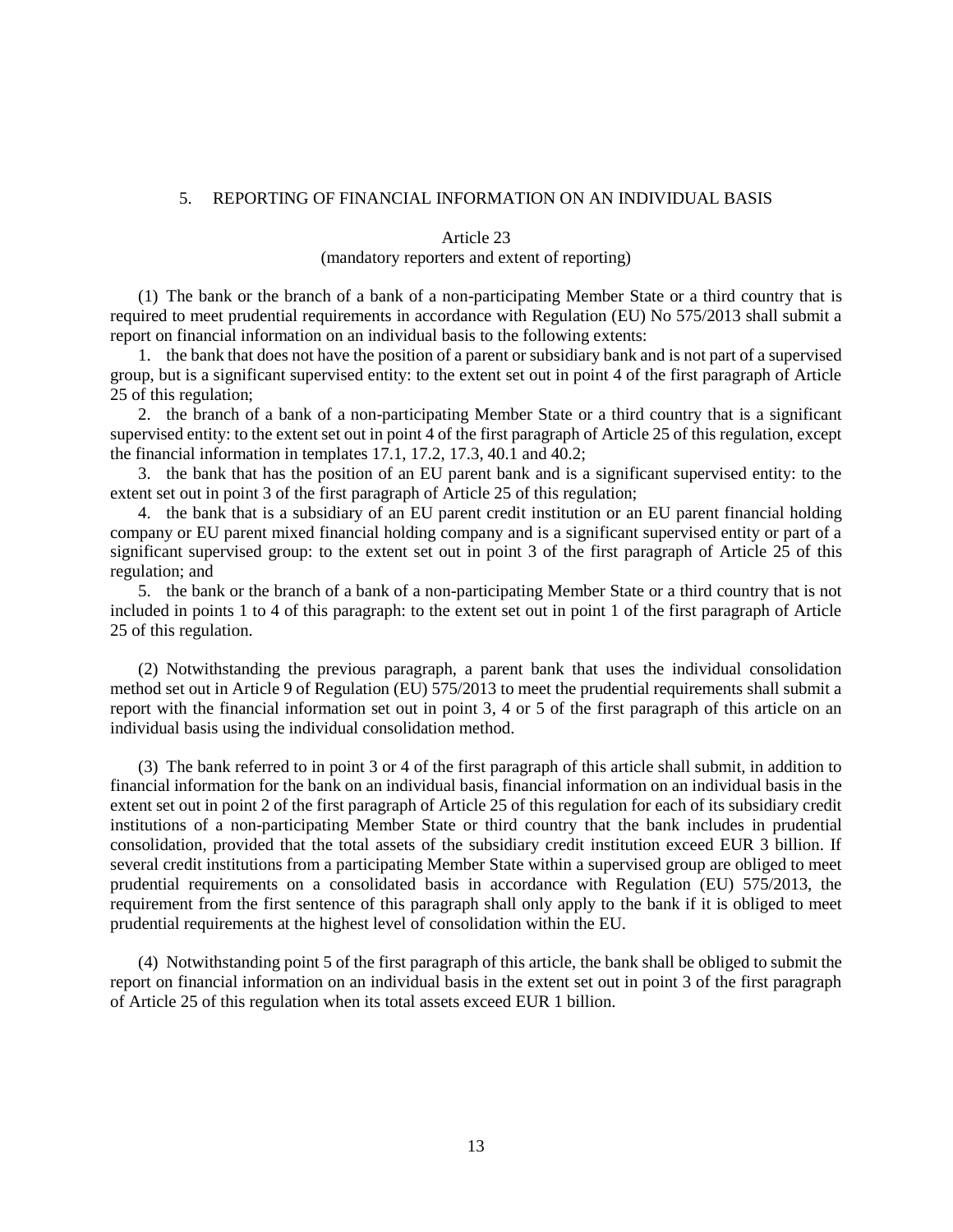### Article 24

## (commencement or end of reporting with regard to criterion of total assets)

(1) The bank referred to in point 3 or 4 of the first paragraph of the previous article shall report financial information for a subsidiary credit institution in accordance with the provisions of the third paragraph of the previous article on the first reference date after the total assets of that subsidiary credit institution exceed EUR 3 billion at the end of four consecutive quarters. The bank shall stop reporting financial information for a subsidiary credit institution on the first reference date after the total assets of that subsidiary credit institution are less than or equal to EUR 3 billion at the end of three consecutive quarters.

(2) The bank referred to in point 5 of the first paragraph of the previous article shall submit a report with financial information for the first time in accordance with the provisions of the fourth paragraph of the previous article on the first reference date after their total assets exceed EUR 1 billion at the end of four consecutive quarters. If the total assets of the bank no longer exceed EUR 1 billion at the end of three consecutive quarters, its obligation to submit a report with the financial information set out in point 3 of the first paragraph of Article 25 of this regulation shall end on the next reference date.

### Article 25

# (content and format of report)

(1) The report on financial information shall include the following content from the templates set out in Annex III of Commission Implementing Regulation (EU) No 2021/451 on an individual basis, depending on the extent required by Article 23 of this regulation:

- 1. basic information on templates:
- − 1.1. Balance Sheet Statement (Statement of Financial Position): Assets,
- − 1.2. Balance Sheet Statement (Statement of Financial Position): Liabilities,
- − 1.3. Balance Sheet Statement (Statement of Financial Position): Equity,
- − 2. Statement of profit or loss,
- − 5.1 Loans and advances other than held for trading, trading or held for sale assets by product
- − 8.1 Breakdown of financial liabilities by product and by counterparty sector,
- − 8.2 Breakdown of financial liabilities: subordinated financial liabilities,
- − 10. Derivatives –Trading and economic hedges
- − 11.1 Derivatives Hedge accounting: Breakdown by type of risk and type of hedge,
- − 18.0 Information on performing and non-performing exposures,
- − 19. Information forborne exposures;
- 2. over-simplified financial reporting on templates:
- − on templates from point 1,
- − 4.1 Breakdown of financial assets by instrument and by counterparty sector: Financial assets held for trading,
- − 4.2.1 Breakdown of financial assets by instrument and by counterparty sector: Non-trading financial assets mandatorily at fair value through profit or loss,
- − 4.2.2 Breakdown of financial assets by instrument and by counterparty sector: Financial assets designated at fair value through profit or loss,
- − 4.3.1 Breakdown of financial assets by instrument and by counterparty sector: Financial assets at fair value through other comprehensive income,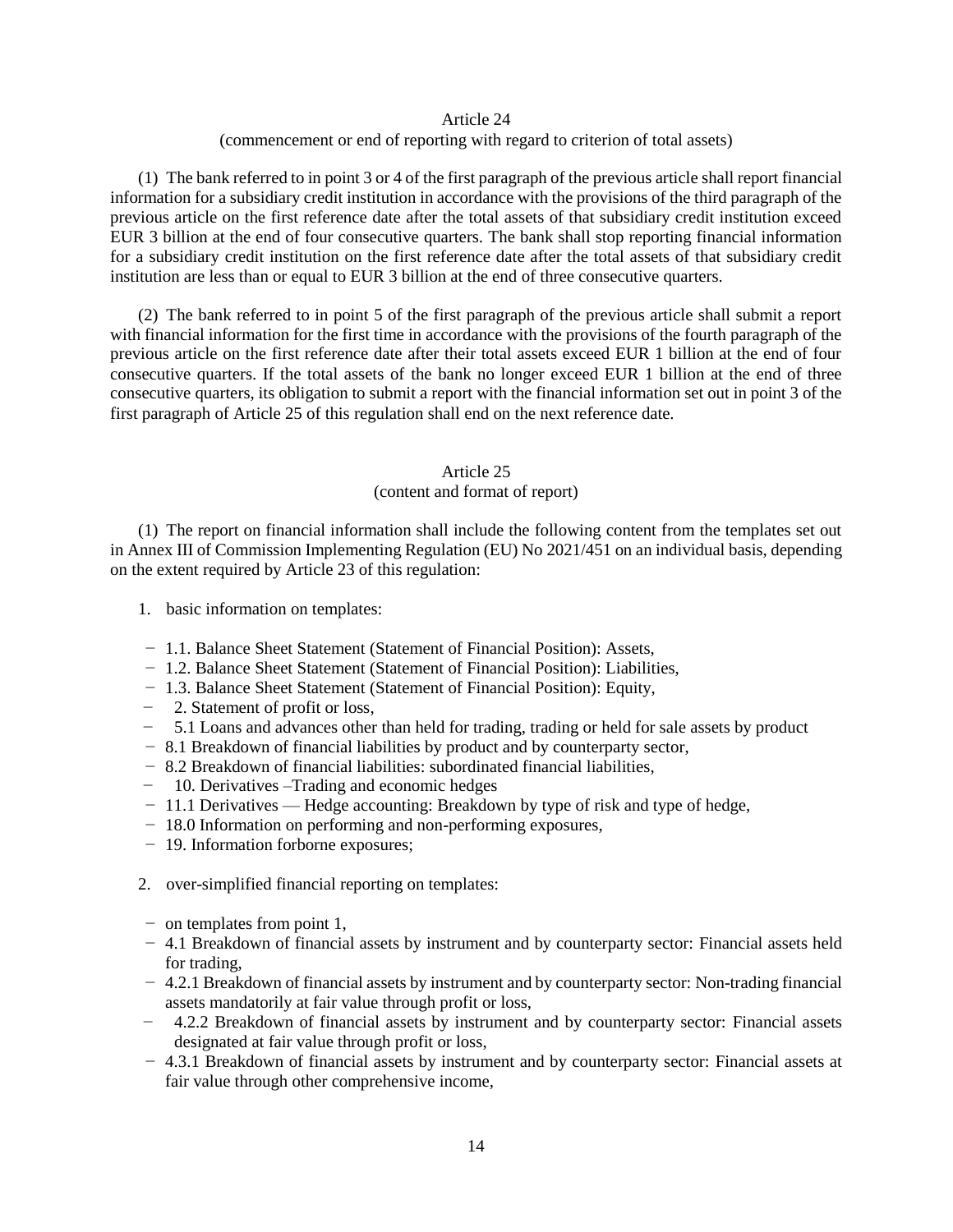- − 4.4.1 Breakdown of financial assets by instrument and by counterparty sector: Financial assets at amortised cost,
- − 4.5 Breakdown of financial assets by instrument and by counterparty sector: Subordinated financial assets
- − 9.1.1 Off-balance sheet exposures: Loan commitments, financial guarantees and other commitments given,
- − 12.1 Movements in allowances and provisions for credit losses,
- − 14. Fair value hierarchy: financial instruments at fair value,
- − 18.1 Information on performing and non-performing exposures: inflows and outflows of nonperforming exposures – loans and advances by counterparty sector,
- − 18.2 Information on performing and non-performing exposures: Commercial Real Estate (CRE) loans and additional information on loans secured by immovable property;
- 3. simplified financial reporting on templates:
- − all templates from points 1 and 2 of this paragraph,
- − 6.1 Breakdown of loans and advances other than held for trading, trading or held for sale assets to non-financial corporations by NACE codes
- − 9.2 Loan commitments, financial guarantees and other commitments received,
- 13.1 Collateral and guarantees received: Breakdown of collateral and guarantees by loans and advances other than held for trading,
- − 13.2.1 Collateral and guarantees received: Collateral obtained by taking possession during the period (held at the reference date),
- − 13.3.1 Collateral and guarantees received: Collateral obtained by taking possession accumulated,
- − 16.1 Breakdown of selected statement of profit or loss items: Interest income and expenses by instrument and counterparty sector,
- − 16.3 Breakdown of selected statement of profit or loss items: Gains or losses on financial assets and liabilities held for trading and trading financial assets and trading financial liabilities by instrument,
- − 17.1 Reconciliation between accounting and CRR scope of consolidation: Assets,
- − 17.2 Reconciliation between accounting and CRR scope of consolidation: Off-balance-sheet exposures – Loan commitments, financial guarantees and other commitments given,
- − 17.3 Reconciliation between accounting and CRR scope of consolidation: Liabilities and equity,
- − 20.4 Geographical breakdown of assets by residence of the counterparty
- − 20.5 Geographical breakdown of off-balance-sheet exposures by residence of the counterparty
- − 20.6 Geographical breakdown of liabilities by residence of the counterparty
- − 40.1 Group structure: "entity-by-entity" (annual reporting frequency);

4. full financial reporting on all templates set out in Annex III of Commission Implementing Regulation (EU) No 2021/451.

(2) The financial information in templates 17.1, 17.2, 17.3 and 40.2 referred to in points 3 and 4 of the first paragraph of this article shall only be included in the report set out in the first paragraph of this article by banks that compile consolidated financial statements in accordance with the IFRS and Section 3 of this regulation but are not obliged to meet prudential requirements on a consolidated basis in accordance with Regulation (EU) 575/2013.

(3) The provisions set out in Annex V of Commission Implementing Regulation (EU) No 2021/451 shall be taken into account for the completion of the templates referred to in the first paragraph of this article, while observing the threshold for the purpose of reporting the relevant templates from the second paragraph of Article 11 of the aforementioned regulation.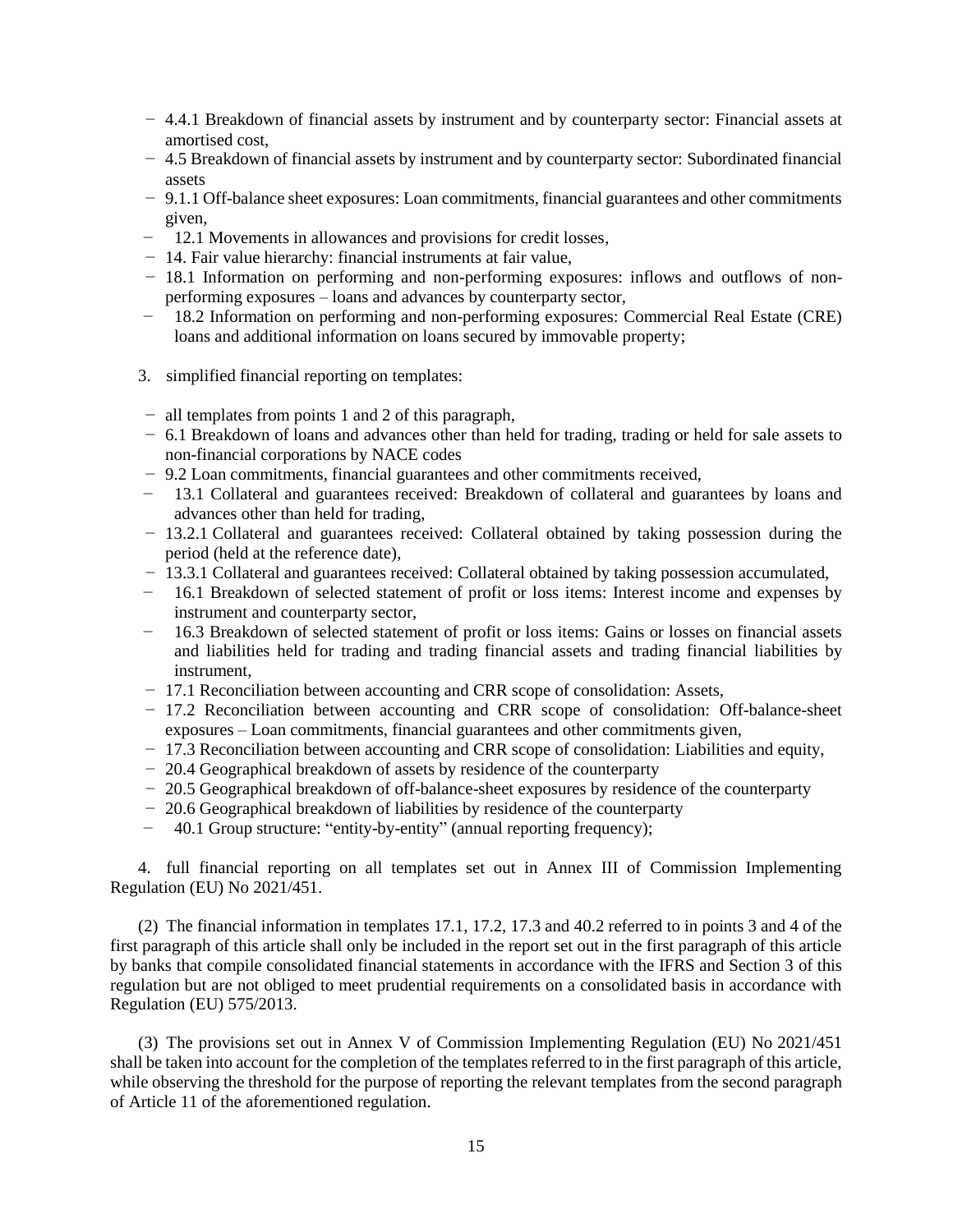# Article 26 (frequency and submission of reports)

(1) The bank shall compile the report in the extent set out in Article 23 and with the content set out in Article 25 of this regulation as at the final day of each quarter, with the exception of template 40.1 Group structure: "entity-by-entity" and other templates from the entire scope of financial information set out in point 4 of the first paragraph of the previous article, which shall be compiled as at the final day of each semi-annual period or as at the final day of the financial year, in accordance with the second paragraph of Article 11 of Commission Implementing Regulation (EU) No 2021/451.

(2) The bank shall compile the report referred to in the previous paragraph in accordance with the Technical guidelines for reporting published on Banka Slovenije's website.

# Article 27 (deadlines for submitting reports)

The bank shall submit the report in the extent set out in Article 23 and with the content set out in Article 25 of this regulation by the deadlines set out in the first, second, fourth and fifth paragraph of Article 3 of Commission Implementing Regulation (EU) No 2021/451.

## 6. FINAL PROVISIONS

## Article 28 (cessation of validity of regulations)

(1) On the day that this regulation enters into force, the Regulation on the books of account and annual reports of banks and savings banks (Official Gazette of the Republic of Slovenia, Nos. 69/17, 73/19, 164/20 and 92/21 [ZBan-3]) shall cease to be in force, but shall apply until the beginning of the application of this regulation.

(2) On the day this regulation enters into force, the Guidelines for compiling the statement of financial position, statement of profit or loss and statement of comprehensive income, and calculating the performance indicators of banks and savings banks of 13 November 2020, amended by the Guidelines amending the Guidelines for compiling the statement of financial position, statement of profit or loss and statement of comprehensive income, and calculating the performance indicators of banks and savings banks of 8 December 2020, shall cease to be in force, but shall apply until the issuance of guidelines in accordance with the seventh paragraph of Article 14 of this regulation.

# Article 29 (entry into force and beginning of application)

This regulation shall enter into force on the day after its publication in the Official Gazette of the Republic of Slovenia, and shall begin to be applied on 30 December 2021.